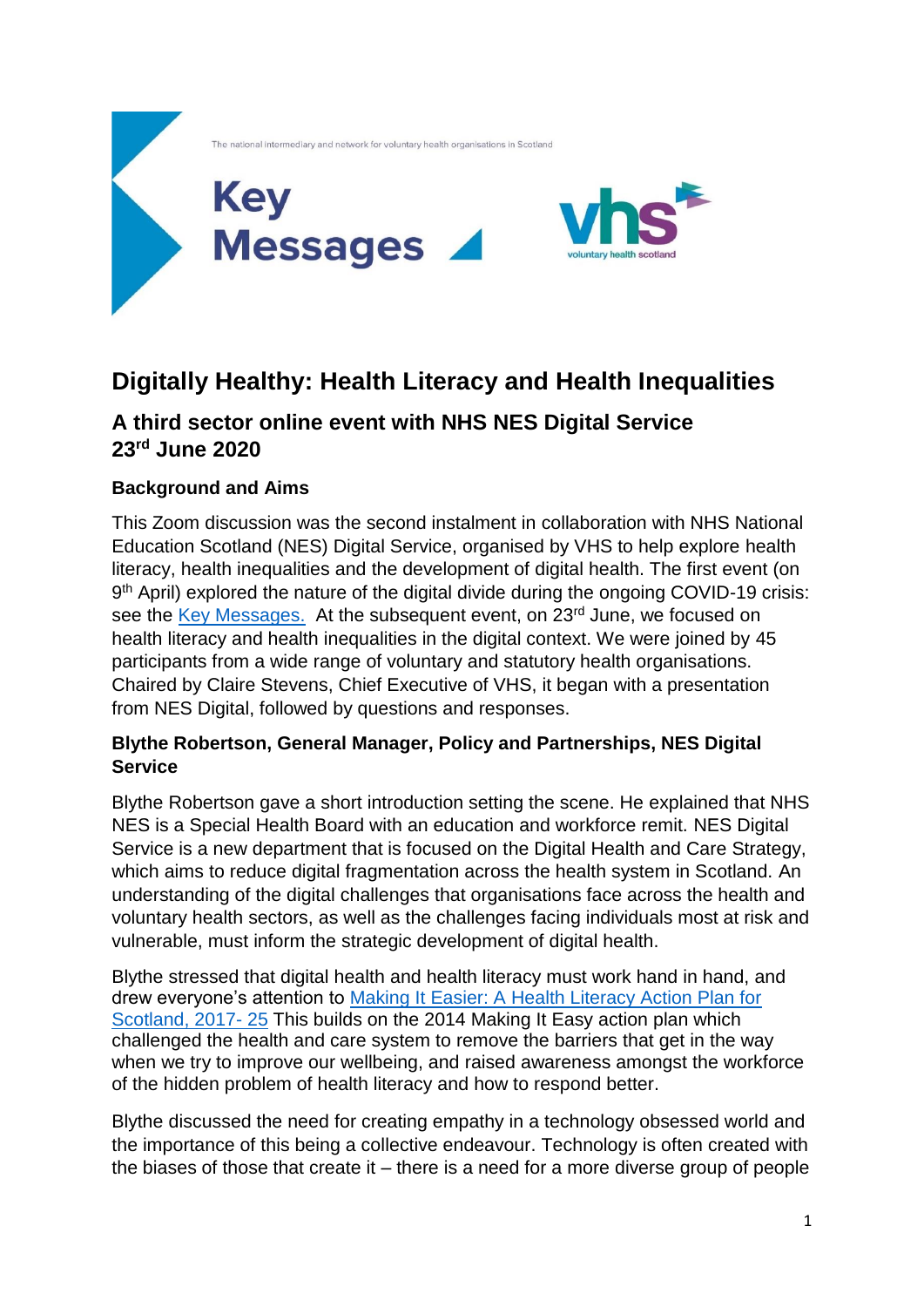to be involved in the creation of technology and for the acknowledgment that imperfections need to be fixed from the outset. So rather than technological development being purely within the domain of those specialist knowledge there is a need to make technology simpler to engage with.

The NES Digital Service is driven by three core aims of the Scottish Government's Digital Health Strategy, and they use these to develop digital products.

- 1. the right information, at the right time, at the point of care
- 2. common architecture to allow for innovation
- 3. data at scale for research and quality

NES Digital Service develops a range of digital products based on a "kind technology" approach, to support people with a diverse range of needs. This means ensuring products are safe and secure, well-designed, respectful and inclusive and good!

The design of technology needs to have responsiveness to barriers, challenges and needs at its very centre. This can be achieved through cross-sectoral working with the public, third and private sectors to ensure tech is useful and meets people's needs.

#### **Questions and comments, with responses from NES Digital Service**

Kate Burton, Scottish Public Health Network – Have barriers to the physical use of technology, for example, by older people due to sensory issues been considered?

Response – It is important to acknowledge that digital isn't for everyone and that services must be responsive to everyone's needs. The design of devices needs to be developed alongside a range of service users so that their needs can be considered.

Allyson McCollam, VHS - How can you ensure that you reach more people without reinforcing inequalities by going digital?

Response – The aim is for digital technology to support the majority of people and for resources to then be freed up and channelled to support those who need more face-to-face or detailed support. Digital can also be used to automate things such as letters to people who cannot access information online.

Mary Ellmers, Parkinson's UK – COVID-19 has accelerated the uptake of digital technology and services are now being provided online. However, this doesn't suit everyone especially those with conditions such as Parkinson's.

Response – Digital technology is being utilised so that resources can be freed up to provide personalised "high touch" services for those falling through the gaps of digital provision. The digital services and products are being designed using Equalities Impact Assessments to ensure they meet people's needs as best as possible.

Joanna Clark, Fife Voluntary Action – There is a need to broaden engagement with people so that we can design better rather than tweaking things we it is too late.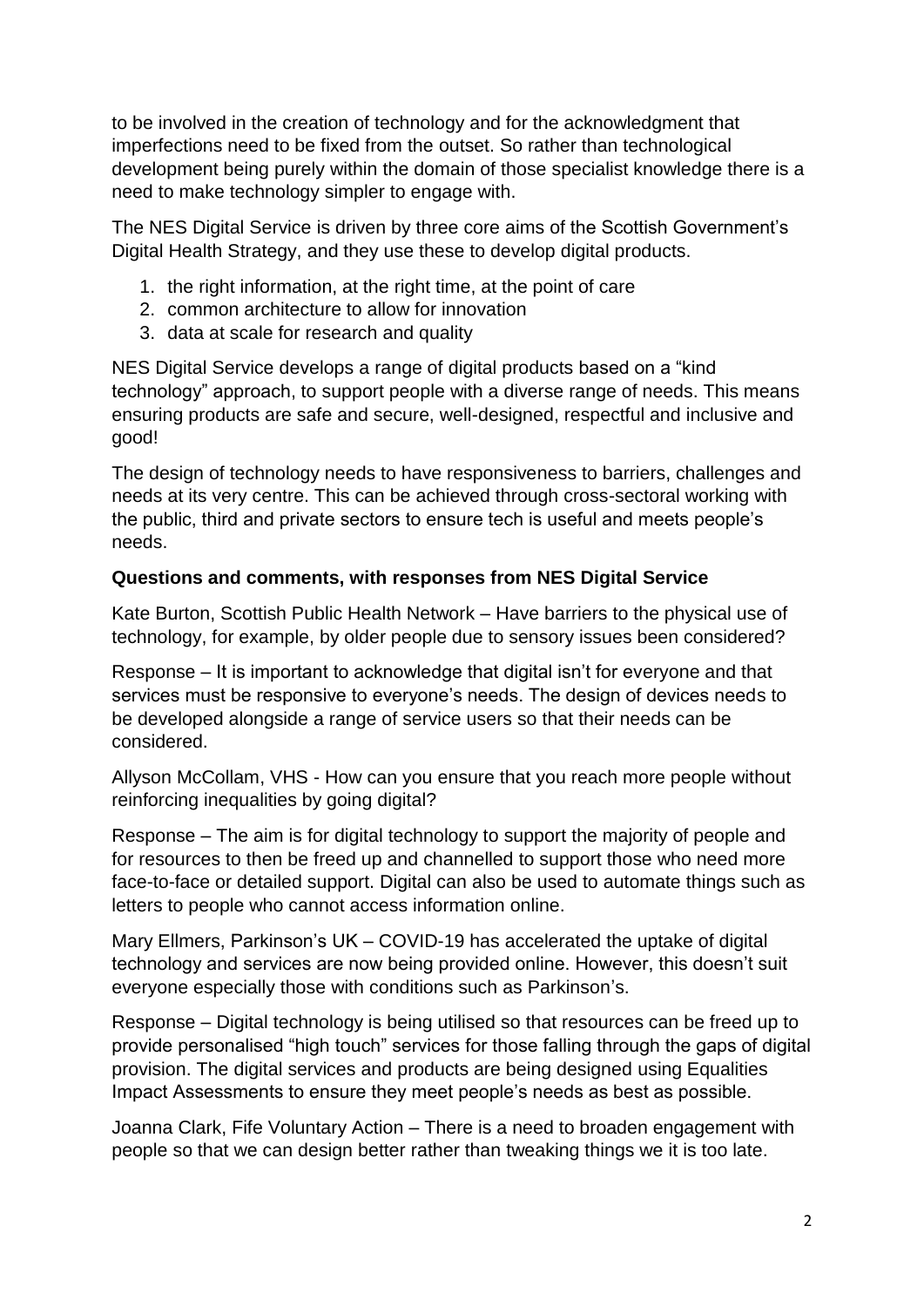Response – NES Digital is using these platforms to engage with third sector and wider to ensure that our ideology resonates and we can capture better learning.

Nick Jedrzejewski, See Me – During COVID-19 we have realised that we are not able to connect with everyone. However, we are unable to identify the different demographics we are unable to reach.

Response – NES Digital have been providing the SMS service for those who are shielding. Where over 100,000 people of a 180,000 population have signed up to receive advice and information. Using this service to learn about needs and looking at the demographic breakdown of those who have not signed up, to better understand why they are not engaging and to remove barriers to engagement.

Alan Eagleson, Terrence Higgins Trust – It has been very hard to engage with our most vulnerable clients due to the digital divide. We are gathering data on the barriers, to share with the Scottish Government and can share this with NES Digital as well.

Roseann Logan, The ALLIANCE – The Scottish Government's new digital fund is a great resource; however, it is a limited fund which means hard decisions need to be made about who to prioritise for the support.

Response – implementing digital technology has the propensity to widen inequalities and we need to ensure that tackling this is designed in from the very beginning.

Jane Ferguson, Edinburgh and Lothians Health Foundation (ELHF) – are looking at how to support patients in wards in hospitals, with tablets and digital technology. Are also getting requests from NHS staff for devices that they can use to hold calls and other digital services. Have set up a fund to provide this support and are working with Edinburgh Health and Social Care Partnership and NHS Lothian to identify vulnerable groups and how the most impact can be made.

Response – It is a really great example of how to find digital solutions with an equalities focus.

Allie Cherry-Byrnes, Fast Forward – Have pivoted from face-to-face support for young people to online sessions and are finding it hard to identify which digital platforms are permitted to be used in schools and which platforms are most useful to use.

Response – it is interesting to see how quickly different platforms have been set up with a range of functionality and this is constantly being developed and improved. The nature of digital technology is such that you have to constantly assess which platform is best to use.

Mario Medina, NHS 24 - NHS 24 wants to continue discussions about how we can effectively use and develop digital solutions. We have developed lots of different digital platforms such as chatbots and online resources. We now need to retrospectively access how accessible these are and are looking to engage with the third sector and service users – so please get in touch if you would like to be involved in this process: [mario.medina@nhs24.scot.nhs.uk](mailto:mario.medina@nhs24.scot.nhs.uk)